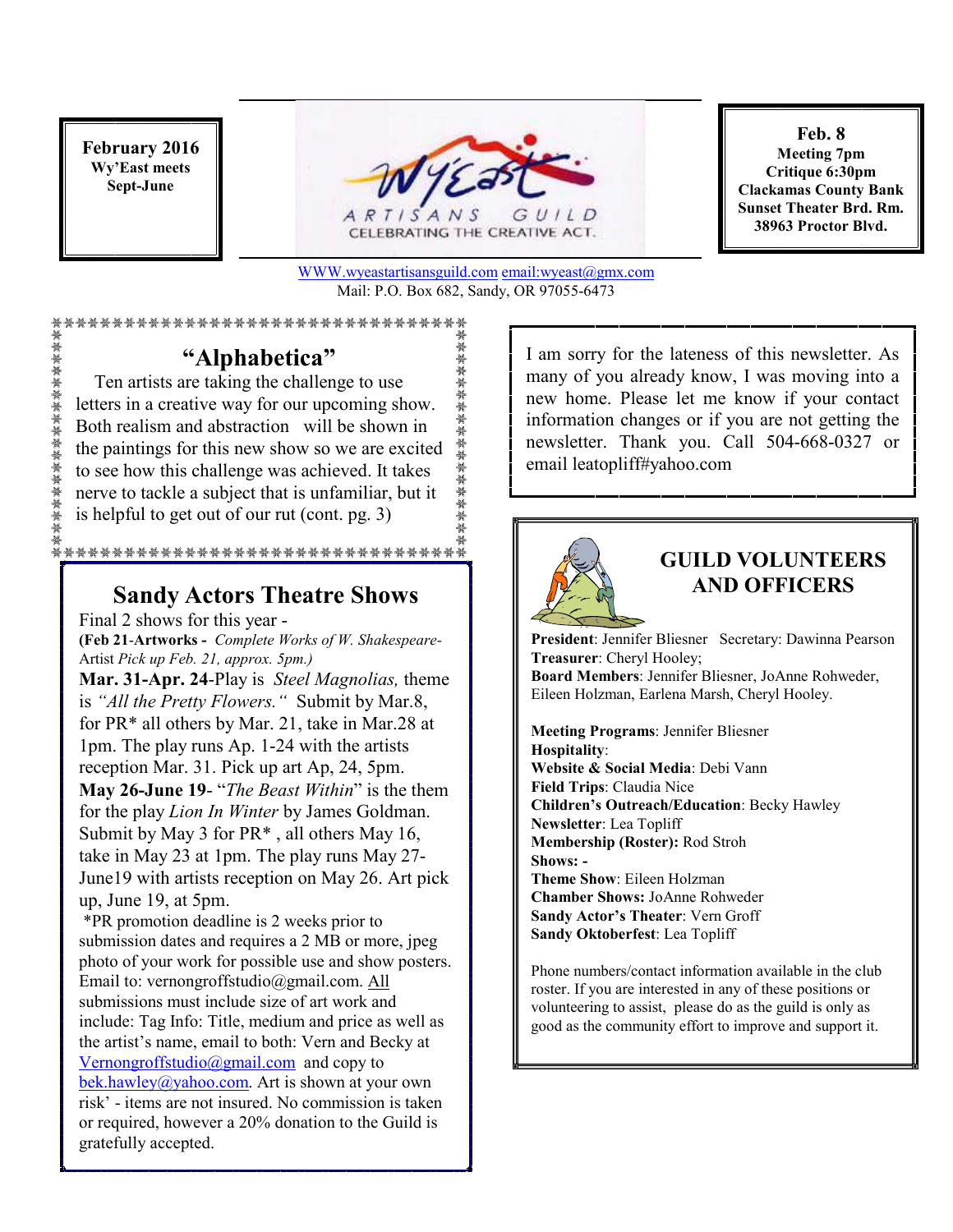## **Hello WyEasters**

By Vern Groff

 Heads Up! There are only two more shows this season. We have come up with loose themes for both shows and the possibilities play into our strengths. Flowers and animals! Well sort of. Actually anything goes. However, these themes have been chosen because you probably already have a piece of art work on hand that will fit in.

 **The play "Steel Magnolias"** opens April 1, with the reception on March 31 and ends April 24. The theme is botanical, *"All the Pretty Flowers"*. I don't often paint flowers myself, but even I could look in my pile of old paintings and locate at least one.

 **The play "The Lion in Winter"** opens May 27, with the reception on May 26 and ends June 19. The theme *"The beast Within"*. This is again only a suggestion. What is your inner animal? Mine was literally our cat Ranger, who had "born free" tattooed on his DNA. Look in your stack of old stuff, dogs, cats, parrots, hamsters, alpacas would all be great. Framed sketches should be seriously considered too.

The papers have asked for more lead time when submitting PR material, you will need to send me a jpg file of what you are going to put in the Pretty Flowers show by **March 8** and for The by **May 3**. Please include your first and last name in your emails, I receive hundreds of emails and it would make it easier to identify you.

# **Other Art Shows**

Contact:

**Clackamas County Art Alliance:**  sue@clackamasartsalliance.org **Concordia College:** lchurch@cu-portland.edu **Gresham Art Shows,** Gresham Visual Arts Gallery, Estacada Art Guild : gloria.mainstreet@gmail.com Portland Fine Art Guild: kingsart@comcast.net

**Wy'east Artisans Meeting Notes** 

1/11/16 By Stephanie Payne, Secretary's substitute

**Members present:** Rod Stroh, Vern Groff, Jennifer Bliesner, Stephanie Payne, Pam Smithstedt, Cheryl Hooley, and Sharon Sandgren.

 Rod Stroh shared his photos of a logging event. After postomg a video of the event on Facebook, he received thousands of hits.

 Vern Groff presented his original watercolors of "The Sentinel" and "The Red Hat." He said he uses Lamy Fountain pens to sign his paintings with waterproof ink. The ink can be purchased separately. Groff uses a sketch pad where to tests his ideas for watercolor projects. He recommended H. Barbizon's book on watercolor and as a great resource for frame, www.FramesDestination.com. They also do mats and glass mats.

 Stephanie showed her picture she gave as a gift for the holiday. Jenifer presented art from her students at the Ant Farm and showed a framed bird with a double mat from Michaels mentioning to look for Michael's buy one get 2 free sales. www.FrankenFrame.com for great deals on frames was suggested by Pam who shared that her favorite tools are Q Tips for blending and wiping and small rubber scrapers for painting.-

Other Notes: Sandy's Actors Theater art show starts Jan. 28. Bring in the pictures on Jan. 25. The Library Show begins May, deadline Jan. 15.The Meeting adjourned at 8pm.

# **2016 Hospitality (Snack) Volunteers**

**February** - Helen von Struense & Jennifer Bliesner. *May, Oct., Nov. are still available.*